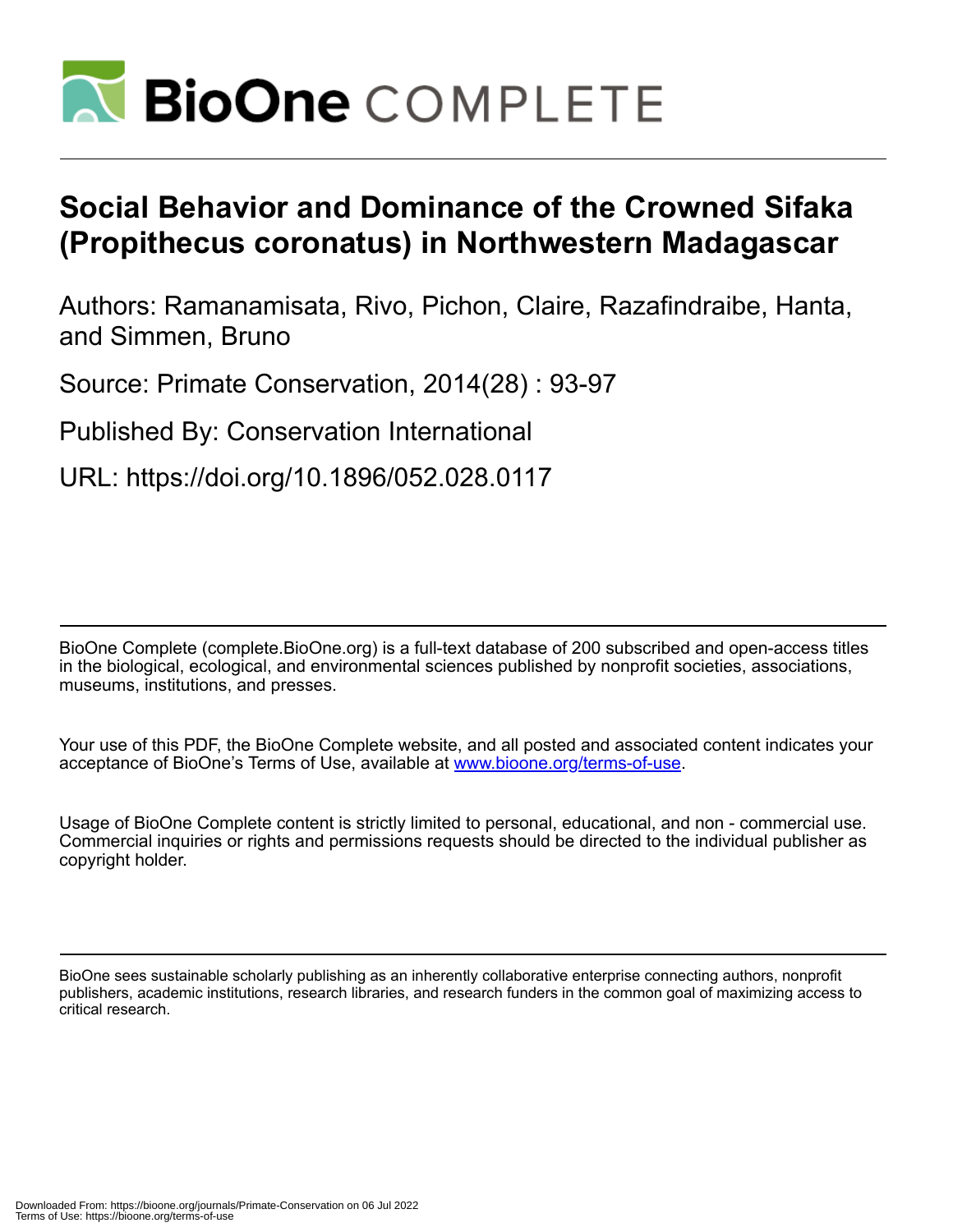## **Social Behavior and Dominance of the Crowned Sifaka (***Propithecus coronatus***) in Northwestern Madagascar**

Rivo Ramanamisata<sup>1</sup>, Claire Pichon<sup>2</sup>, Hanta Razafindraibe<sup>1</sup> and Bruno Simmen<sup>2</sup>

*1 Department of Animal Biology, University of Antananarivo, Antananarivo, Madagascar 2 Eco-anthropologie et Ethnobiologie, Centre National de la Recherche Scientifique (CNRS) and Museum national d'Histoire naturelle (MNHN), Brunoy, France*

**Abstract:** We carried out a study of the social behavior and dominance hierarchy in three groups of crowned sifaka (*Propithecus coronatus*) in the Antrema Forest Station in north-west Madagascar. Data were collected from April to June 2009 and October to November 2009 using all-occurrence sampling. During 273 hours of observation, the majority of social behaviors observed were grooming interactions (39%), followed by agonistic behavior (25%), play (19%), scent-marking (9%), call-localization (5%) and approach (3%). A social hierarchy was maintained in the groups of *P. coronatus*, with females dominating the males. Although different groups of *P. coronatus* defended their territories against other neighboring groups of the same species, the most frequently observed outcome of intergroup encounters was tolerance. In addition, we detected no significant change of sifaka behavior during interspecific encounters with rufous brown lemur (*Eulemur rufus*) or with mongoose lemur (*Eulemur mongoz*), suggesting these two species live in total sympatry with *P. coronatus*.

**Key Words:** *Propithecus coronatus*, social behaviors, female dominance, intergroup encounter, interspecific relationships, Antrema

## **Introduction**

The social behavior of primates has been the subject of many studies published across several decades (Crook and Gartlan 1966; Clutton-Brock and Harvey 1977; Dunbar 1988). Hierarchical interactions can be observed in gregarious and territorial primates (Cords 1987; Stanford 1991; Yeager 1992). In this case, different relationships between individuals of a group or between different groups can be affected by the dominance hierarchy. In most non-human primates social dominance is usually male-biased, e.g., *Cebus capucinus*, *Alouatta* spp. *Presbytis* spp*., Colobus* spp., *Cercopithecus* spp., *Nasalis larvatus*, *Erythrocebus patas* and *Gorilla gorilla* (Cords 1987; Crockett and Eisenberg 1987; Robinson and Hanson 1987; Struhsaker and Leland 1987; Stanford 1991; Yeager 1992). However, in some gregarious lemur species, the females dominate males (Richard and Nicoll 1987; Sauther *et al.* 1999) and group size is relatively small (Kappeler 1997). Although several behavioral studies have shown that social activities represent only a small part of the daily activity budget of lemurs (Hemingway 1999; Charrier *et al.* 2007; Pichon *et al.* 2010), these activities could be important

if they are beneficial to individuals and/or help maintain social structure.

There are no published accounts of the social relationships of crowned sifaka (*Propithecus coronatus*) in the wild. The crowned sifaka is classified as Endangered by the IUCN (2012; Salmona *et al.* in press). It is a diurnal, folivorous, medium-sized lemur, which lives in groups of up to eight individuals in the dry forests of north-western and centralwestern Madagascar (Mittermeier *et al.* 2010; Rakotonirina *et al.* in press; Salmona *et al.* in press). Here, we present the results of observations conducted on three groups of crowned sifakas in the Antrema Forest Station of north-western Madagascar. The aim of the study was to improve our understanding of the social behavior of the species, including patterns of dominance hierarchy.

## **Methods**

## *Study site*

The Antrema Forest Station is included in the network of protected areas in Madagascar. Four lemur species are present at the site in addition to *P. coronatus*: two diurnal (rufous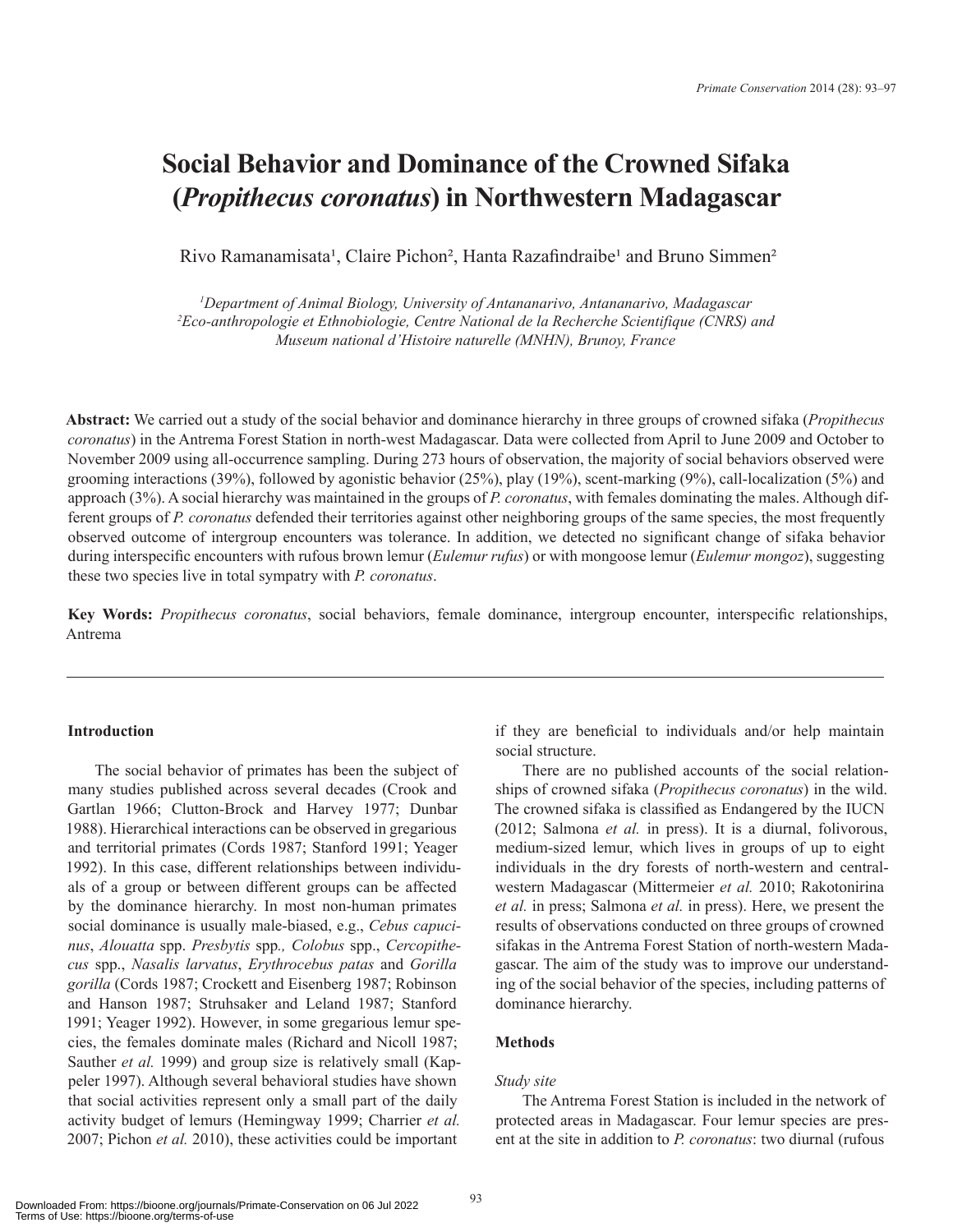brown lemur *Eulemur rufus* and mongoose lemur *Eulemur mongoz*) and two nocturnal (Antafia sportive lemur *Lepilemur aeeclis* and a mouse lemur *Microcebus* sp.) (nomenclature following Mittermeier *et al.* 2010). Located in the north-west of Madagascar, on the Katsepy Peninsula, the station covers 12,270 ha; mostly of dry forest on sandy soil but including a 1,000-ha marine park. Ecologically, it belongs to the Western area (Humbert 1955), the vegetation of which is characterized by species particularly adapted to drought, including *Dalbergia, Commiphora* and *Hildegardia.* Our study was conducted in the 24-ha Badrala forest fragment (15°45.665'S, 46°12.300'E), located 3 km from the Antrema village. Fifteen groups of sifaka have been identified living in this fragment.

#### *Observation protocol*

Data were collected from April to June and from October to November 2009 on three groups of regularly monitored sifakas: G1 (two males and two females), G2 (three males and two females) and G3 (three males and three females). Each sifaka was identifiable through their unique facial markings.

Social behavior was studied using all-occurrence sampling (Altmann 1974) and was conducted in parallel with an investigation into diet and behavior (Pichon *et al.* 2010). Observations were made between 06:30 h and 18:00 h (or 18:30 h according to visibility). The three main types of social behaviors we recorded were affiliative (grooming interactions, approach, play and call-localization), agonistic and scentmarking (Table 1). To assess social dominance, the frequency of threats and/or avoidance between individuals was noted. Once an aggression was observed, the identity and sex of the individual *director* (i.e., who initiated the attack) and *receiver*  (i.e., who suffered the attack) were noted, together with the context in which the aggression occurred. The individual with the highest rate of aggression toward other group members was considered dominant. During intergroup encounters, the behaviors (for example, alarm, affiliative, aggression, or other) of all individuals of the group were recorded. The

**Table 1.** Social behaviors recorded during the study of three groups of *Propithecus coronatus*.

| Agonistic*                                                               | Slapping, biting, stealing food, avoidance, escape,<br>recoil against another individual                                                                                                                  |
|--------------------------------------------------------------------------|-----------------------------------------------------------------------------------------------------------------------------------------------------------------------------------------------------------|
| Grooming<br>interactions**<br>(allogroom-<br>ing and mutual<br>grooming) | Affiliative interactions to groom another individual to<br>remove dirt and ectoparasites in the body (hygienic<br>function), to reduce stress, and to reinforce the social<br>structure (social function) |
| Approach*<br>(searching for<br>proximity)                                | Individual going to, moving toward, getting close to,<br>sitting or lying close to a congener                                                                                                             |
| Call-localization                                                        | Search for other members of the group while making<br>some vocalizations                                                                                                                                  |
| $Play*$                                                                  | Provocation action, pursuit, fight or other                                                                                                                                                               |
| Scent-marking*                                                           | Action to smell or make a scent mark with the anogeni-<br>tal gland (female and male) or chest gland (male)                                                                                               |

\*Definition modified from Moral (2009).

\*\*Definition modified from Morelli (2008).

behaviors of the entire group were also noted during interspecific encounters.

#### *Hierarchical dominance*

Dominance was estimated by the number of aggressions recorded among agonistic behaviors (slapping, biting, stealing food) in which actors were identified. The dominant sex was estimated by comparing numbers of aggressions initiated against others of the opposite sex using a chi-square test  $(\gamma^2)$ .

### **Results**

#### *Social behavior*

During 273 hours of continuous sampling we observed 173 social interactions. Grooming was most frequently observed (39% of cases), followed by agonistic behaviors (25%) and play (19%). Scent-marking, call-localization and approach were rarely observed (9%, 5% and 3%, respectively)  $(Fig. 1)$ .

#### *Hierarchical dominance*

Using the number of aggressive events recorded during agonistic behaviors in which all actors were identified, the direction of aggressive acts clearly showed a dominant female in each of the three groups. Half of the aggressions (51%;  $n = 39$ ) were initiated by females and were directed toward males. However, tests on the overall data showed that females attacked males more than the reverse. These results suggest a female dominance over males for all groups ( $\chi^2 = 6.593$ ,  $p < 0.0103$ ). For group G1, the dominant individual was the female F2, and she initiated  $65\%$  (n = 20) of attacks in the group (Table 2). The dominant individual of group G2 was the female F1 (63% of attacks,  $n = 8$ ; Table 3), and in group G3 female F1 was dominant  $(73\%$  of attacks,  $n = 11$ ; Table 4).

More aggressive interactions were observed in the smallest group, G1 ( $n = 20$ ), compared to the two other groups ( $n = 8$  for G2 and  $n = 11$  for G3). Also the number of intersex aggressions (female-male and male-female) was higher in G1 ( $n = 11$ ) than in G2 ( $n = 5$ ) or G3 ( $n = 9$ ). Twenty-one percent of all aggressive acts (intra- and intergroup) were food-related, that is to say,



**Figure 1.** Proportions of social behaviors of crowned sifakas recorded during our study ( $n = 173$ ).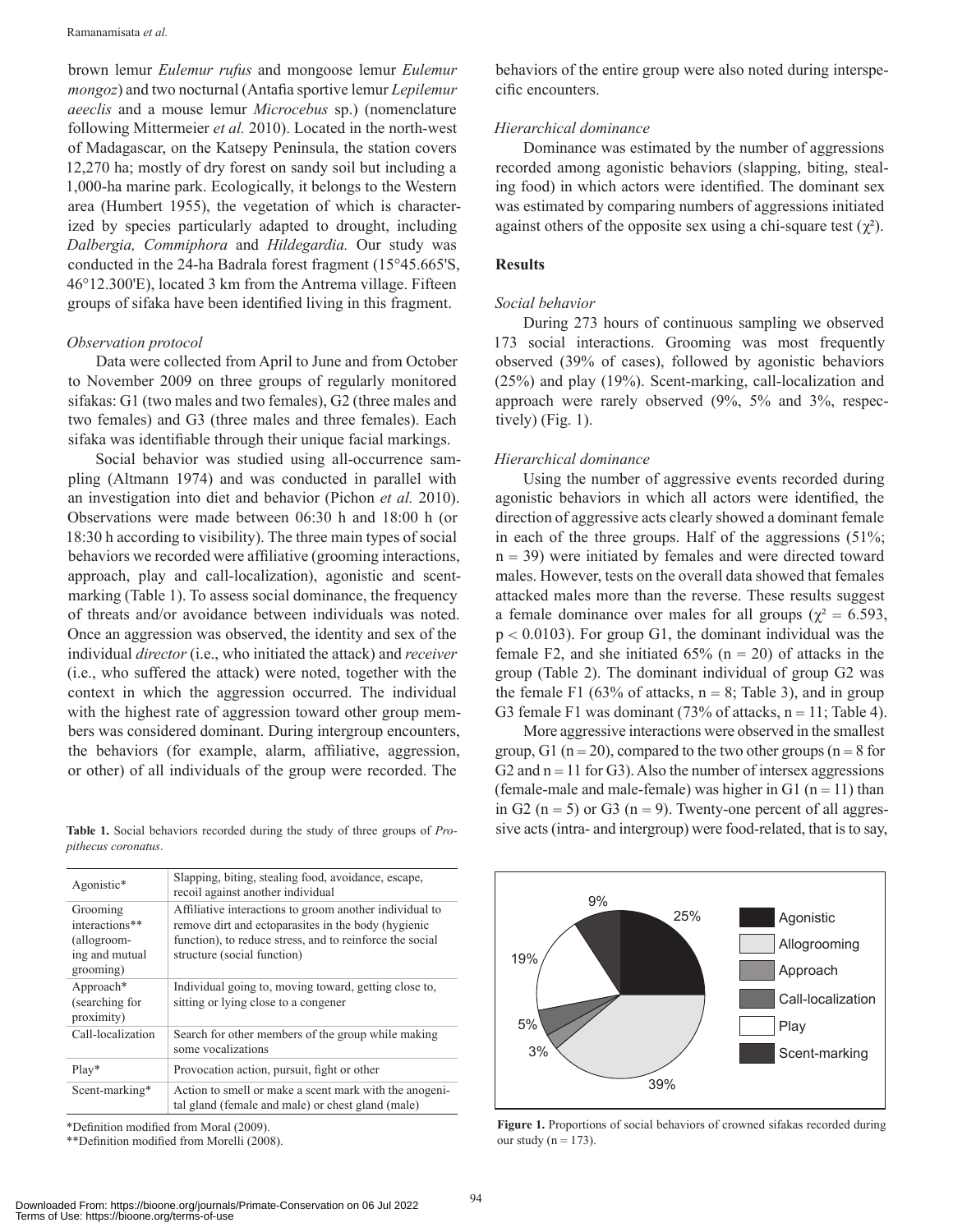**Table 2.** Dominance matrix for group G1 ( $\varphi$ : female;  $\varphi$ : male). Dominant individual: female F2 with  $63\%$  (n = 20) of aggression within the group.

| <b>Director</b><br>Reciever | F19 | $F2$ $\subset$ | $M1\text{A}$ | $M2\textup{C}$ |
|-----------------------------|-----|----------------|--------------|----------------|
| F12                         |     |                |              |                |
| F29                         |     |                |              |                |
| $M1\text{O}^2$              |     | b              |              |                |
| $M2\textup{C}^{\wedge}$     |     |                |              |                |

**Table 3.** Dominance matrix for group G2 ( $\subsetneq$ : female;  $\circlearrowleft$ : male). Dominant individual: female F1 with  $63\%$  (n = 8) of aggression within the group.

| <b>Director</b><br>Receiver | F19 | $F2$ <sup><math>Q</math></sup> | $M1\textup{C}$ | $M2\text{C}$ | $M3\text{O}$ |
|-----------------------------|-----|--------------------------------|----------------|--------------|--------------|
| F19                         |     |                                |                |              |              |
| F29                         |     |                                |                |              |              |
| $M1\textup{C}$              |     |                                |                |              |              |
| $M2\textup{C}$              | 2   |                                |                |              |              |
| $M3\text{O}^4$              |     |                                |                |              |              |

**Table 4.** Dominance matrix for group G3 ( $\varphi$ : female;  $\varphi$ : male). Dominant individual: female F1 with 73% ( $n = 11$ ) of aggression within the group.

| <b>Director</b><br>Receiver | F19            | F22 | F3 <sup>°</sup> | $M1\text{m}$ | $M2\text{A}$ | $M3\text{O}$ |
|-----------------------------|----------------|-----|-----------------|--------------|--------------|--------------|
| F19                         |                |     |                 |              |              |              |
| F29                         |                |     |                 |              |              |              |
| F3 <sup>Q</sup>             |                |     |                 |              |              |              |
| $M1\text{O}^2$              | $\mathfrak{D}$ |     |                 |              |              |              |
| $M2\textup{C}^{\wedge}$     | $\mathbf{3}$   |     |                 |              |              |              |
| $M3\text{O}^4$              | $\mathfrak{D}$ |     |                 |              |              |              |

the director or the receiver of the attack was either feeding or approaching food. Otherwise, the contexts were variable.

## *Intergroup relationships*

Only 19 intergroup encounters were recorded, giving a rate of 0.07 encounters per hour. Meeting areas were often limited to up to 10 m. In most cases (63%), meetings with other groups did not affect the activity of the observed group. Sometimes an intergroup encounter was followed by a temporary interruption of the activities of group members to observe the neighboring group without direct contact between individuals. In the remaining cases (37%), reactions included aggressive pursuit of individuals of the other group, scentmarking, flight of the focal group or jumping from tree to tree, all of which may be attributed to the defense of territory.

#### *Interspecific relationships*

Interspecific encounters were very rare, with two recorded cases each with *Eulemur rufus* and *Eulemur mongoz*. In all cases, the presence of these two species did not seem to affect the behavior of the crowned sifakas. An encounter with a dog, however caused flight and temporary splitting of the focal sifaka group.

#### **Discussion**

This study describes social behaviors observed in three crowned sifaka groups in the Antrema Forest Station over a five-month period. As our study was conducted in parallel with other studies, we probably overlooked some interactions, and some behaviors were not observed due to the timing of our study. Lactation, for example, was not observed because no young were present during our field observations, and no reproductive behavior was observed as the study did not take place during the mating period (the mating period of the closely-related Verreaux's sifaka *P. verreauxi* in Kirindy, an environment similar to Antrema, is between late January and March; Kraus *et al.* 1999).

Social organization and behavior of primates are influenced in part by the distribution of resources (van Schaik and van Hooff 1983; van Schaik 1989; Barton *et al.* 1996). The highly seasonal environment at Antrema would, therefore, be expected to result in different social behaviors of *P. coronatus* between the dry and wet seasons, and we recommend future studies of social behavior in Antrema to investigate this.

The dominance of female crowned sifaka observed in the present study suggests that the social organization of this species is similar to that reported in other sifakas such as *P. verreauxi* (see Richard and Nicoll 1987), diademed sifaka *P. diadema* (see Hemingway 1999) and Milne-Edwards' sifaka *P. edwardsi* (see Pochron *et al.* 2003). In this study, we used only aggressive behaviors to measure the dominance hierarchy. Since the rate of aggression in this species is low, however, there could be other behaviors, more complex and difficult to identify, that indicate dominance; two possibilities would be scent-marking and submission (Kraus *et al.* 1999; Lewis 2006; Pochron *et al.* 2005). Our analysis of the contexts in which aggressions were initiated by female crowned sifakas, with most observed aggressions happening outside the feeding phases, confirms that female dominance in lemurs is not related only to priority access to resources (Kappeler 1990).

Despite the limited number of observation days, the low intergroup encounter rate we report is consistent with observations in other sifaka species (Irwin 2006; Benadi *et al.* 2008). On the other hand, the reactions of all individuals of *P. coronatus* observed during intergroup encounters in Badrala differed from those reported by Irwin (2006) for *P. diadema* in Tsinjoarivo and by Benadi *et al.* (2008) for *P. verreauxi* in Kirindy. In these two studies the most frequently observed reactions were agonistic among neighboring groups. In our study of *P. coronatus,* even though territorial defense was evident in some intergroup encounters, tolerance between groups was most frequently observed. This may be due to neighboring groups being related or due to a mutual habituation of the groups in response to small forest fragments and a high population density (Pichon *et al.* 2010; Salmona *et al.* in press).

Concerning interspecific relationships, the tolerance we observed in *P. coronatus* when encountering *Eulemur rufus* and *E. mongoz* is probably associated with their different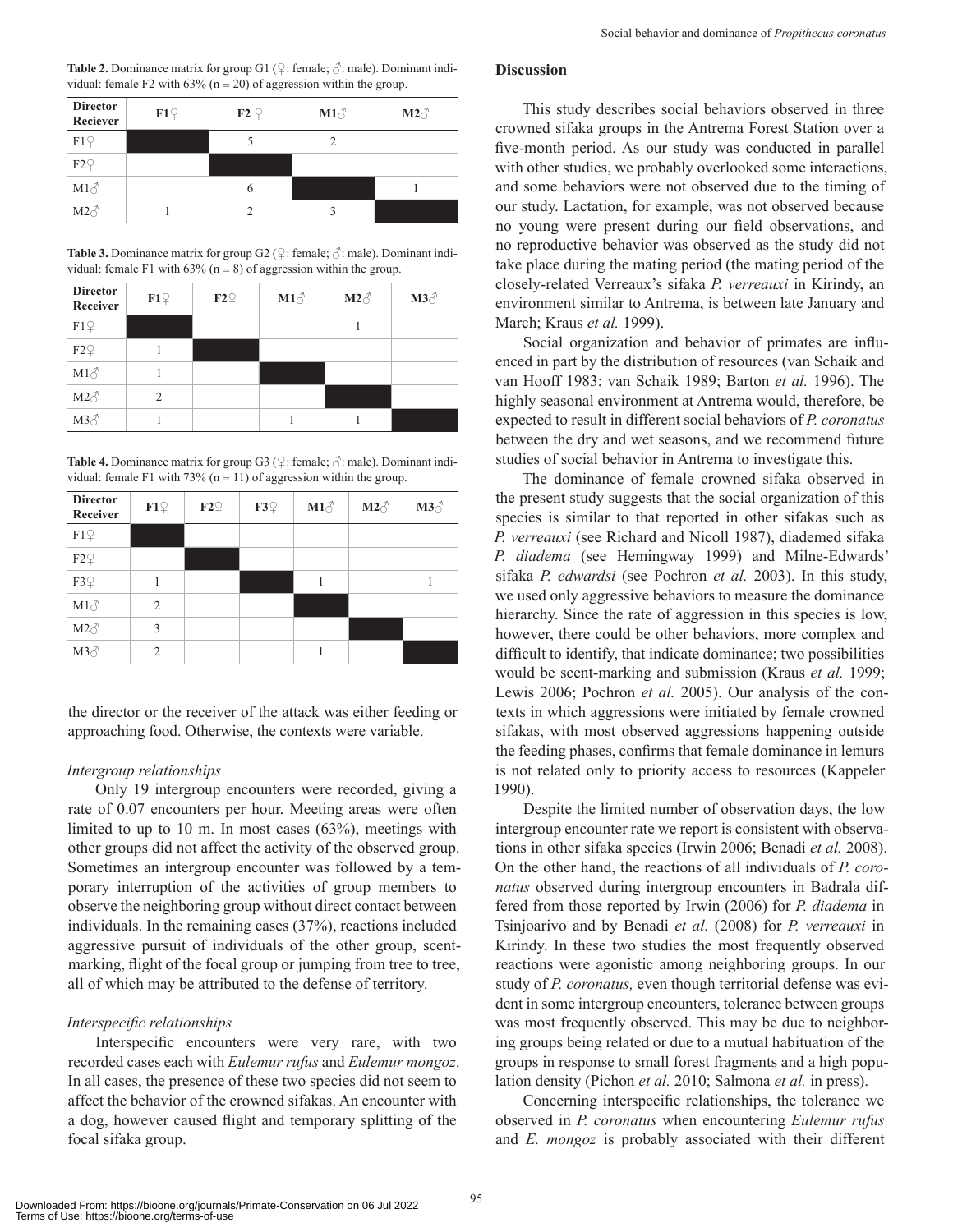diets. While *P. coronatus* is folivorous (Pichon *et al.* 2010), *E. rufus* and *E. mongoz* are frugivorous-folivorous (Curtis and Zaramody 1998; Simmen *et al.* 2003). However, the reaction of crowned sifaka that we observed during an encounter with a dog suggests that research is needed to determine whether the presence of dogs in Badrala Forest is a threat to the sifaka population.

## **Acknowledgments**

We thank Antrema's project staff for assistance with the fieldwork. We also thank C. A. Gauthier, E. Roger, Vavindraza, A. Hladik and C. M. Hladik for logistic support and collaborative work. This study was funded by the Museum national d'Histoire naturelle, Paris, and conducted under the cooperation agreement between the Université d'Antananarivo and the museum. Special thanks to A. Andrianarimisa for helpful comments on the statistical analysis. We are most grateful to Richard K. B. Jenkins, Lounès Chikhi, Tony King and Christoph Schwitzer for improving the English of this article, and to an anonymous reviewer for their constructive comments on our manuscript.

## **Literature Cited**

- Altmann, J. 1974. Observational study of behavior: sampling methods. *Behaviour* 49: 227–267.
- Barton, R. A., R. W. Byrne and A. Whiten. 1996. Ecology, feeding competition and social structure in baboons. *Behav. Ecol. Sociobiol.* 38: 321–329.
- Benadi, G., C. Fichtel and P. Kappeler. 2008. Intergroup relations and home range use in Verreaux's sifaka (*Propithecus verreauxi*). *Am. J. Primatol.* 70: 956–965.
- Charrier, A., B. Simmen and A. Hladik. 2007. Stratégie alimentaire et dominance des femelles propithèque de Verreaux (*Propithecus v. verreauxi*) dans la forêt à Didiereaceae du sud de Madagascar. *Rev.* Écol*. (Terre et Vie)*  62: 257–263.
- Clutton-Brock, T. H. and P. H. Harvey. 1977. Primate ecology and social organization. *J. Zool., Lond.*183: 1–39.
- Cords, M. 1987. Forest guenons and patas monkeys: malemale competition in one-male groups. In *Primate Societies*, B. B. Smuts, D. L. Cheney, R. M. Seyfarth, R. W. Wrangham and T. T. Struhsaker (eds.), pp.98–111. University Of Chicago Press, Chicago.
- Crockett, C. M. and J. F. Eisenberg. 1987. Howlers: variation in group size and demography. In *Primate Societies*, B. B. Smuts, D. L. Cheney, R. M. Seyfarth, R. W. Wrangham and T. T. Struhsaker (eds.), pp. 54–68. University Of Chicago Press, Chicago.
- Crook, J. H. and J. C. Gartlan. 1966. Evolution of primate societies. *Nature* 210: 1200–1203.
- Curtis, D. J. and A. Zaramody. 1998. Behavior and ecology of the mongoose lemur. *Lemur News* 3: 20–21.
- Dunbar, R. I. M. 1988. *Primate Social Systems*. Cornell University Press, Ithaca, NY.
- Hemingway, C. A. 1999. Time budgets and foraging in a Malagasy primate: do sex differences reflect reproductive condition and female dominance? *Behav. Ecol. Sociobiol.* 45: 311–322.
- Humbert, H. 1955. Les territoires phytogéographiques de Madagascar. *Année Biologique* 31(3): 439–448.
- Irwin, M. T. 2006. Ecological Impacts of Forest Fragmentation on Diademed Sifakas (*Propithecus diadema*) at Tsinjoarivo, Eastern Madagascar: Implications for Conservation in Fragmented Landscapes. PhD Thesis, Stony Brook University, Stony Brook, NY.
- IUCN. 2012. 2012 IUCN Red List of Threatened Species. International Union for Conservation of Nature (IUCN), Species Survival Commission (SSC), Gland, Switzerland and Cambridge, UK. Website: <http://www.redlist.org>.
- Kappeler, P. M. 1990. Female dominance in *Lemur catta*: more than just female feeding priority. *Folia Primatol.*  55: 92–95.
- Kappeler, P. M. 1997. Determinants of primate social organization: comparative evidence and new insights from Malagasy lemurs. *Biol. Rev*. 72: 111–151.
- Kraus, C., M. Heistermann and P. M. Kappeler. 1999. Physiological suppression of sexual function of subordinate males: a subtle form of intrasexual competition among male sifakas (*Propithecus verreauxi*)? *Physiol. Behav.*  66: 855–861.
- Lewis, R. J. 2006. Scent marking in sifaka: no one function explains it all. *Am. J. Primatol.* 68: 622–636.
- Mittermeier, R. A., E. E. Louis Jr., M. Richardson, C. Schwitzer, O. Langrand, A. B. Rylands, F. Hawkins, S. Rajaobelina, J. Ratsimbazafy, R. Rasoloarison, C. Roos, P. M. Kappeler, and J. Mackinnon. 2010. *Lemurs of Madagascar* (3rd ed.). Conservation International, Arlington, VA.
- Moral, L. 2009. Etude des Interactions Sociales et de l'Activité d'un Groupe de Propithèques Couronnés (*Propithecus verreauxi coronatus*) en Captivité. Master éthologie spécialité éthologie appliquée, Université Paris 13, France.
- Morelli, T. L. 2008. Dispersal, Kinship, and Genetic Structure of an Endangered Madagascar Primate, *Propithecus edwardsi*. PhD thesis, Stony Brook University, Stony Brook, NY.
- Pichon, C., R. Ramanamisata, L. Tarnaud, F. Bayart, A. Hladik, C. M. Hladik and B. Simmen. 2010. Feeding ecology of the crowned sifaka (*Propithecus coronatus*) in a coastal dry forest in northwest Madagascar (SFUM, Antrema). *Lemur News* 15: 42–45.
- Pochron, S. T., J. Fitzgerald, C. C. Gilbert, D. M. Lawrence, M. Grgas, G. Rakotonirina, R. Ratsimbazafy, R. Rakotosoa and P. C. Wright. 2003. Patterns of female dominance in (*Propithecus diadema edwardsi*) of Ranomafana National Park. *Am. J. Primatol.* 61: 173–185.
- Pochron, S. T., T. L. Morelli, P. Terranova, J. Scirbona, J. Cohen, G. Kunapareddy, G. Rakotonirina, R. Ratsimbazafy, R. Rakotosoa and P. C. Wright. 2005. Patterns of male scent-marking in *Propithecus edwardsi* of